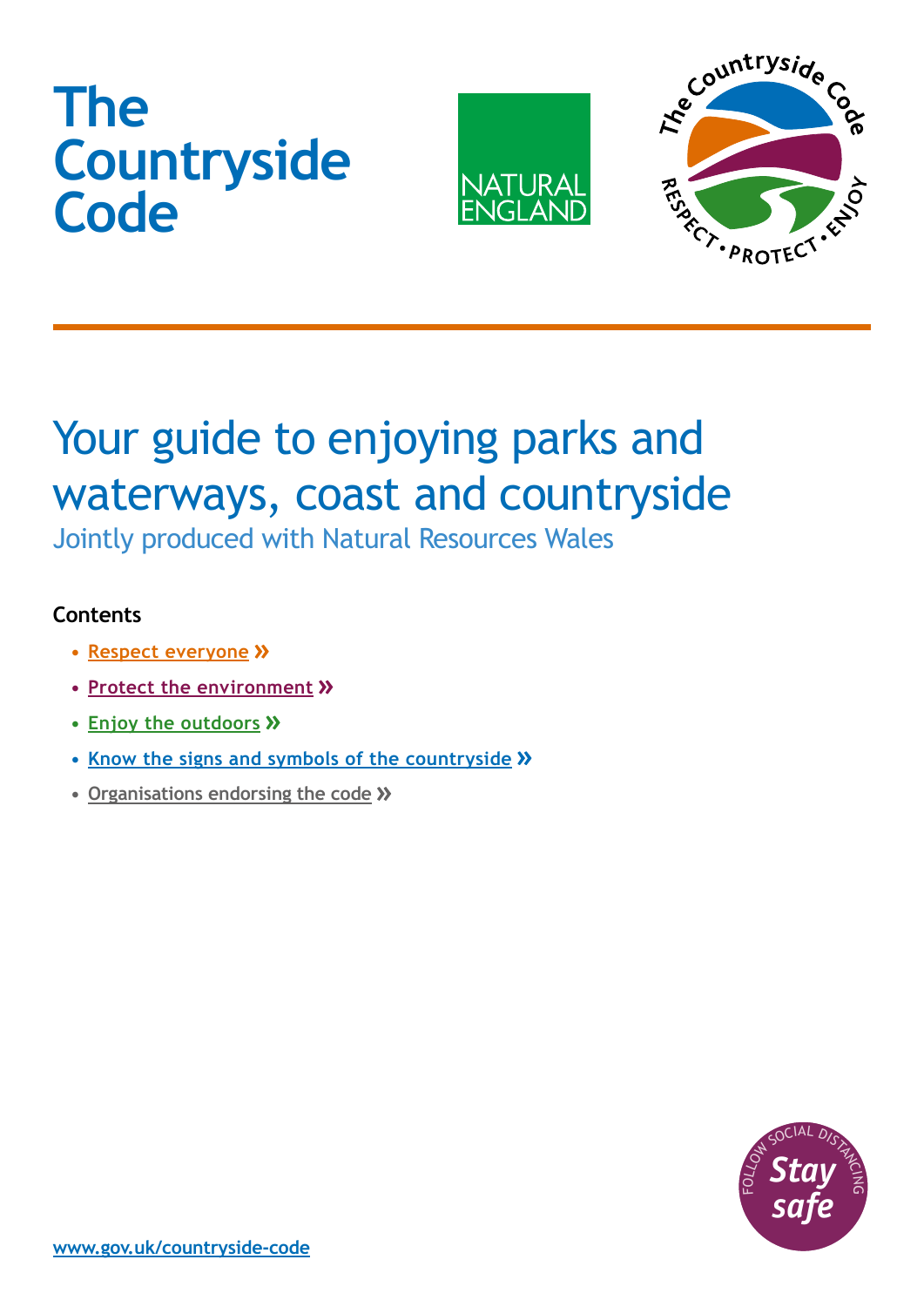### <span id="page-1-0"></span>**Respect everyone**

- be considerate to those living in, working in and enjoying the countryside
- leave gates and property as you find them
- do not block access to gateways or driveways when parking
- be nice, say hello, share the space
- 



#### **Farming, livestock and wild animals**

Your actions can affect other people's lives and livelihoods.

Co-operate with people working in the countryside. For example, follow the farmer's directions when animals are being moved or gathered. This helps keep everybody safe.

Leave gates and property as you find them or follow instructions on signs. When in a group, make sure the last person knows how to leave the gates. Farmers close gates to keep animals in or leave them open to give access to food and water. Do not interfere with farm machinery, horses or livestock. If you think a farm animal is in distress, try to alert the farmer.

Give wild animals, livestock and horses plenty of space. Their behaviour can be unpredictable, especially when they are with their young and you could get hurt.

Do not feed livestock, horses or wild animals as it can cause them harm.

#### **Travel and parking in the country**

Traffic on country roads can be dangerous to people and wildlife.

Slow down and drive carefully on rural roads. Make sure you do not block access to gateways or driveways when parking. Always leave access for emergency vehicles.

Consider leaving your car at home when visiting the outdoors. You could use public transport instead. Find public transport information on the [Traveline](https://www.traveline.info/) website.

Take extra care and stay alert where a right of way crosses a railway line. You can find guidance on safely using level crossings on the [Network Rail](https://www.networkrail.co.uk/communities/safety-in-the-community/level-crossing-safety/) website.

Face oncoming traffic and follow The [Highway](https://www.gov.uk/guidance/the-highway-code) Code when you walk on a road without a pavement.

#### **Be nice, say hello, share the space**

When you're spending time outdoors you could come across other users and animals. Slow down or stop for horses, walkers and livestock when driving or cycling. Always give them plenty of room.

Cyclists must give way to walkers and horse riders on bridleways.

Cyclists and horse riders should respect walkers' safety, but walkers should also take care not to obstruct or endanger them.

#### **Follow local signs and keep to marked paths**

Use maps and local signs to help you find your way. Stay on marked paths, even if they're muddy, unless wider access is available, such as on open access land. This helps to protect crops and wildlife.

Get to know the signs and [symbols](#page-4-0) used in the countryside. They help you identify routes for different users through the countryside.

Use gates, stiles or gaps in field boundaries where you can. Climbing over boundaries can cause damage and put livestock at risk.

Contact the [local authority](https://www.gov.uk/find-local-council) if you think a sign is illegal or misleading. For example, a 'private - no entry' sign on a public footpath.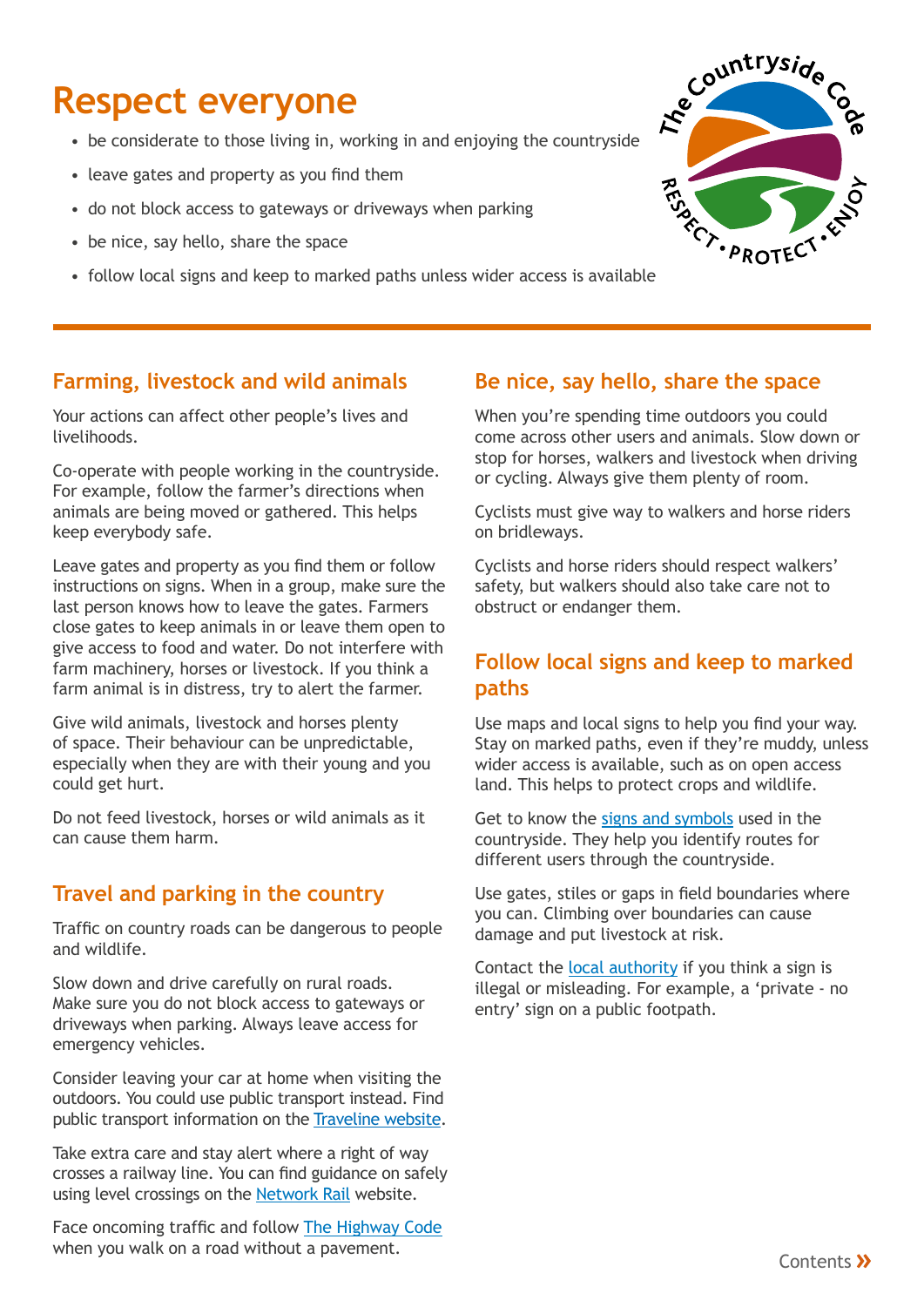### <span id="page-2-0"></span>**Protect the environment**

- take your litter home leave no trace of your visit
- take care with BBQs and do not light fires
- always keep your dogs under control and in sight
- dog poo bag it and bin it in any public waste bin
- care for nature do not cause damage or disturbance



We all have a responsibility to protect our countryside and open spaces for current and future generations.

Care for nature - do not cause damage or disturbance. Leave rocks, stone, plants and trees as you find them and take care not to disturb wildlife including birds that nest on the ground.

Do not disturb ruins or historic sites – our heritage in the natural and built environment is important.

#### **Take your litter home - leave no trace of your visit**

Remember to bring a bag with you and take your rubbish and food waste home, use public bins or recycle if possible. Litter spoils the beauty of the countryside and can be dangerous to wildlife and livestock. Dropping litter and dumping rubbish are criminal offences.

#### **Take care with BBQs and do not light fires**

Be careful with naked flames and cigarettes. Only use BBQs where signs state they are allowed. Always put your BBQ out, make sure the ashes are cold and dispose of them responsibly. Fires can be as devastating to wildlife and habitats as they are to people and property.

Controlled fires are used by some land managers to manage vegetation, particularly on heaths and moors between 1 October and 15 April. Call 999 if you see an unattended fire.

#### **Always keep dogs under control and in sight**

The countryside, parks and the coast are great places to exercise your dog but you need to consider other users and wildlife.

Keep your dog under effective control to make sure it stays away from wildlife, livestock, horses and

other people unless invited. You should:

- always keep your dog on a lead or in sight
- be confident your dog will return on command
- make sure your dog does not stray from the path or area where you have right of access

Always check local signs as there are situations when you must keep your dog on a lead for all or part of the year. Local areas may also ban dogs completely, except for assistance dogs. Signs will tell you about these local restrictions.

It is good practice wherever you are to keep your dog on a lead around livestock.

On Open Access land and at the coast, you must put your dog on a lead around livestock. Between 1 March and 31 July, you must have your dog on a lead on Open Access land, even if there is no livestock on the land. These are legal requirements.

A farmer can shoot a dog that is attacking or chasing livestock. They may not be liable to compensate the dog's owner.

Let your dog off the lead if you feel threatened by livestock or horses. Do not risk getting hurt protecting your dog. Releasing your dog will make it easier for you both to reach safety.

The [Dog Walking Code](www.dogwalkingcode.org.uk) can give you more information.

#### **Dog poo - bag it and bin it -any public waste bin will do**

Always clean up your dog's poo because it can cause illness in people, livestock and wildlife.

Never leave bags of dog poo around, even if you intend to pick them up later. Deodorised bags and containers can make bags of dog poo easier to carry. If you cannot find a public waste bin, you should take it home and use your own bin.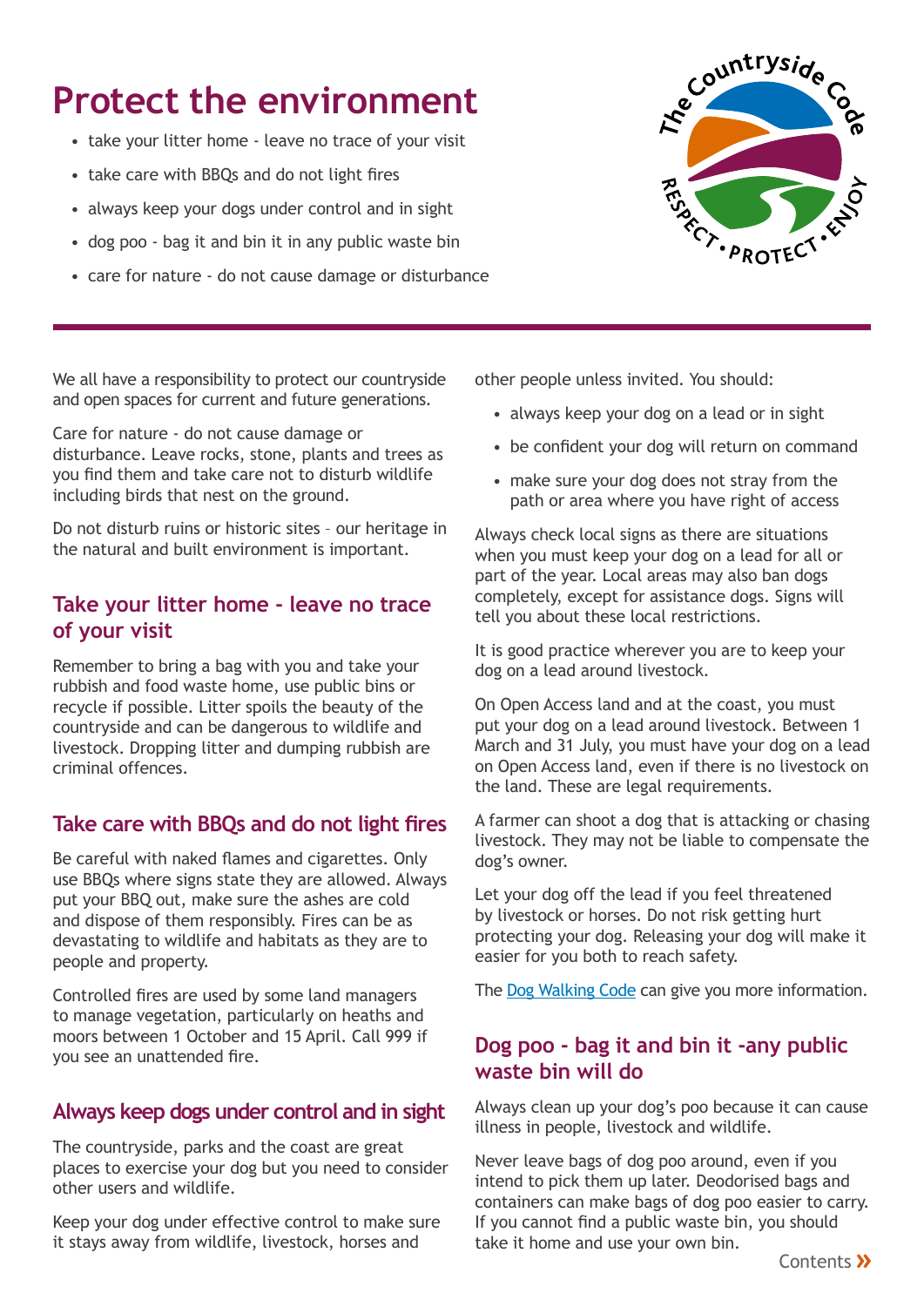## **Enjoy the outdoors**

- check your route and local conditions
- plan your adventure know what to expect and what you can do
- enjoy your visit, have fun, make a memory



The outdoors is great for your wellbeing. It is a place for relaxation, peacefulness and activity. Whatever you like to do outdoors, you will enjoy it more if you prepare in advance.

#### **Check your route and local conditions**

Make sure you know your route and have the maps you need. Refer to up-to-date maps, guides or websites before you set off.

You can find advice on specialist activities from outdoor recreation groups. Websites such as [Getoutside](https://getoutside.ordnancesurvey.co.uk/) or [Visit Britain](https://www.visitbritain.com/gb/en/things-do) can provide a list of these groups. Information centres can also give you local ideas and advice.

#### **Check weather, tide and water conditions**

Check weather forecasts before you set off. Conditions can change quickly on mountains and along the coast. Do not be afraid to turn back if conditions change when you're out and about.

Look up tide [times](https://www.tidetimes.org.uk/) before you leave to reduce the risk of getting cut off by rising tides. Some rivers are affected by tidal change, it's not just the sea. Take care on slippery rocks and seaweed.

Check the [Environment](https://environment.data.gov.uk/bwq/profiles/) Agency website for water quality and conditions if you want to paddle, swim or enjoy the water.

#### **Plan your adventure - know what to expect and what you can do**

Tell someone else where you are going and when you expect to be back. In rural areas you may not see anyone for hours and phone signals are unreliable in many places.

You are responsible for the safety of yourself, and others in your care. Make sure you have the skills and knowledge you need for your activity.

Prepare for natural hazards, including weather changes, to stay safe. Make sure you take the right clothing and equipment for your planned activities.

Remain flexible in case you need to change your plans if places are busy.

#### **Rights and permissions**

This code sets out information about the rights of different users. For some activities you may need to get permission from the landowner, including:

- camping
- freshwater swimming
- freshwater fishing

Enjoy your visit, have fun, make a memory.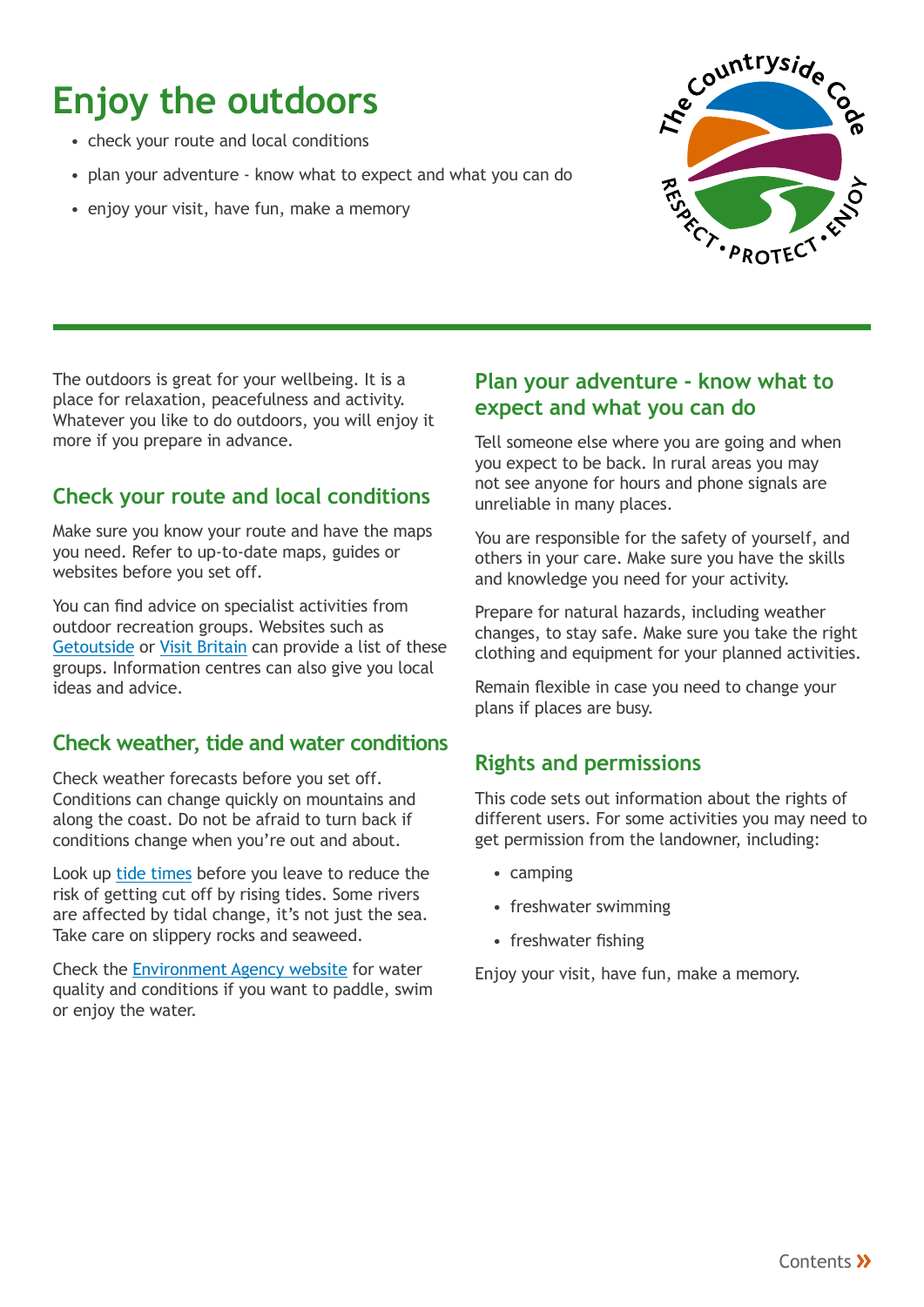### <span id="page-4-0"></span>**Know the signs and symbols of the countryside**

The symbols used in the countryside include:



In some cases, additional higher rights of access or permissive access could exist.

#### **Footpath**

A right of way for walkers and mobility aid users.



#### **Bridleway**

A right of way for walkers, mobility aid users, horseriders and cyclists.



#### **Restricted byway**

A right of way for walkers, mobility aid users, cyclists, horse-riders and horse-drawn vehicles only.



### **Byway open to all traffic (BOAT)**

A right of way for all users including motorised vehicles.



#### **National Trail**

Created for walking, with horse-riding and cycling possible on some trails. Users with limited mobility can visit the [National](www.nationaltrail.co.uk/) Trail website to check trail suitability. This website also contains maps, trip planning tools and



information on trail diversions. This symbol marks 16 long distance routes in England and Wales including the England Coast Path.

#### **Open Access sign**

You can explore away from paths. This includes many areas of:

- $\bullet$  mountain
- moorland
- heath
- down
- coastal margin
- registered common land

Check the Open Access [website](www.openaccess.naturalengland.org.uk/) for maps, information and any access restrictions.

#### **Permissive paths**

Follow advice on local signs as landowners voluntarily provide access to these paths and choose who can use them. Some open access areas are also made available in the same way.